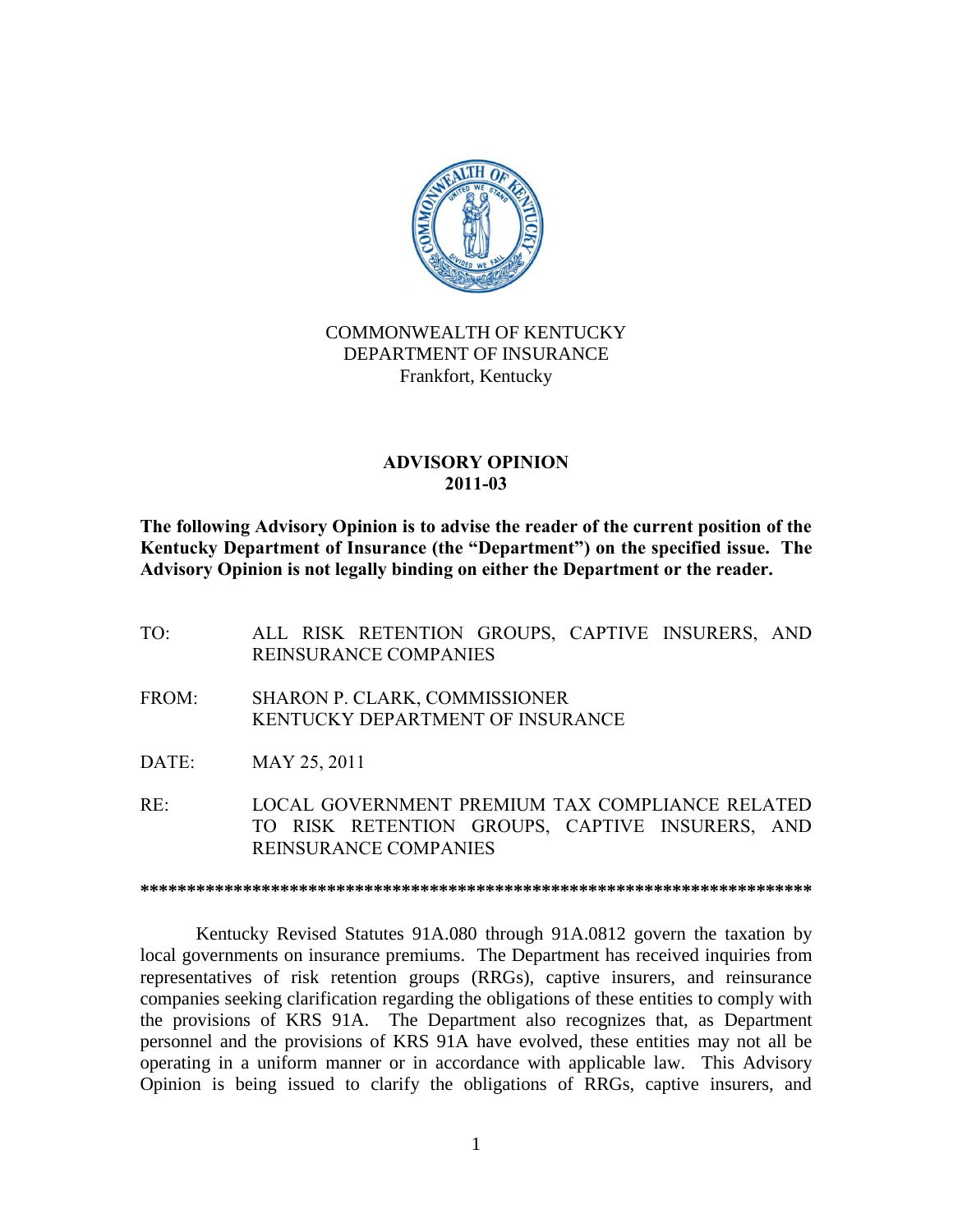reinsurance companies regarding compliance with KRS Chapter 91A, the laws governing local government premium taxes.

## Risk Retention Groups

A "Risk Retention Group" is defined by KRS 304.45-020(11), in part, as any corporation or other limited liability association whose primary activity consists of assuming and spreading all, or any portion, of the liability exposure of its group members. For the complete definition of a risk retention group please refer to KRS 304.45-020(11).

KRS 304.45-080 provides that all RRGs are subject to taxation and shall be deemed to be insurers for the purpose of assessing and collecting taxes on premiums. The statute further provides that all RRGs shall be subject to the taxes set forth in KRS 91A.080. In accordance with KRS 304.45-080(2), all persons involved in the solicitation, negotiation, or procurement of liability insurance from RRGs are required to cooperate in the reporting and payment of taxes on premiums for risks located in the State of Kentucky. Further, KRS 304.45-080(3) provides that the failure of RRGs to pay taxes or cooperate in accordance with the provisions of KRS 304.45-080 is a ground for suspension or revocation of certificates of authority, licenses, or permission to do business in the State of Kentucky. Lastly, the statute authorizes the Commissioner to take any action necessary to assure that applicable premium taxes are paid to the appropriate taxing authority.

In the past, there has been confusion over whether the federal law, the Product Liability Risk Retention Act and the Liability Risk Retention Act authorized states to impose taxes upon RRGs. 15 U.S.C. Section 3902 exempts certain state laws, rules, regulations, or orders as they may pertain to RRGs but retains the state's ability to require an RRG to pay, on a nondiscriminatory basis, applicable premium and other taxes which are levied on admitted insurers and surplus lines insurers, brokers, or policyholders under the laws of the state. Based on the language of 15 U.S.C. Section 3902, the Department retains the authority to require compliance by RRGs with the taxation provisions of KRS 91A in accordance with KRS 304.45-080.

### Captive Insurers

KRS 304.49-010(3) defines "Captive Insurer" as any pure captive insurer, consortium captive insurer, sponsored captive insurer, special purpose captive insurer formed or issued a certificate of authority under the provisions of KRS 304.49-010 to 304.49-230. For definitions of "pure captive insurer," "consortium captive insurer," "sponsored captive insurer," and "special purpose captive insurer," please refer to KRS 304.49-010.

KRS 304.49-220 specifies the taxes payable by a captive insurer holding a certificate of authority under KRS 304.49-010 to 304.49-230. The statute establishes taxes on captive insurer premium payable to the Department of Revenue. Further, KRS